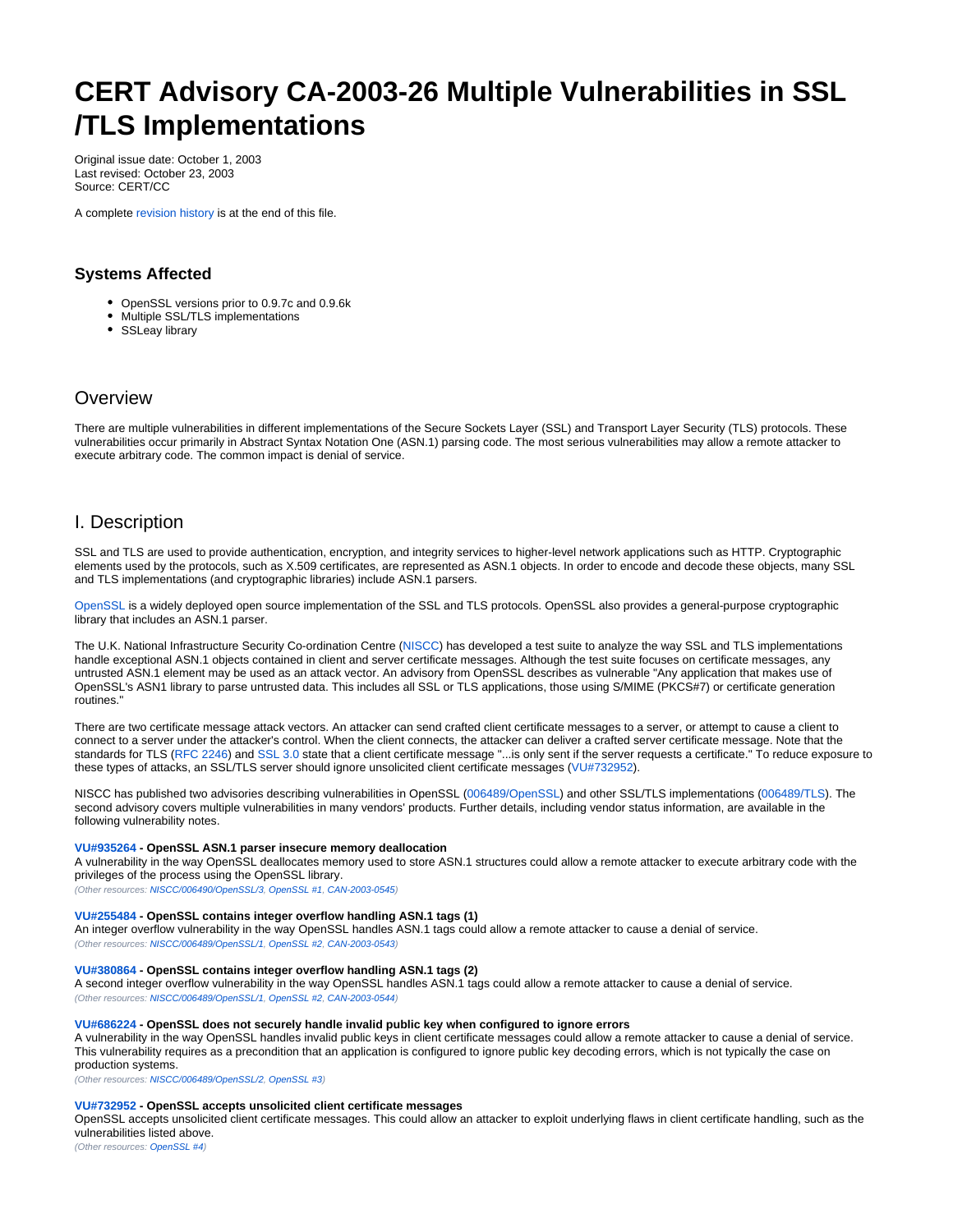#### **[VU#104280](http://www.kb.cert.org/vuls/id/104280) - Multiple vulnerabilities in SSL/TLS implementations**

Multiple vulnerabilities exist in different vendors' SSL/TLS implementations. The impacts of these vulnerabilities include remote execution of arbitrary code, denial of service, and disclosure of sensitive information. [VU#104280](http://www.kb.cert.org/vuls/id/104280) covers an undefined set of vulnerabilities that affect SSL/TLS implementations from many different vendors. The other vulnerabilities listed above are specific to OpenSSL. (Other resources: [NISCC/006489/TLS](http://www.uniras.gov.uk/vuls/2003/006489/tls.htm))

# II. Impact

The impacts of these vulnerabilities vary. In almost all, a remote attacker could cause a denial of service. For at least one vulnerability in OpenSSL ([VU#93](http://www.kb.cert.org/vuls/id/935264) [5264\)](http://www.kb.cert.org/vuls/id/935264), a remote attacker may be able to execute arbitrary code. Please see [Appendix A](#page-1-0), the [Systems Affected](http://www.kb.cert.org/vuls/id/104280#systems) section of VU#104280, and the OpenSSL [vu](http://www.kb.cert.org/vuls/byid?searchview&query=CA-2003-26+and+openssl) [lnerability notes](http://www.kb.cert.org/vuls/byid?searchview&query=CA-2003-26+and+openssl) for details.

# III. Solution

## **Upgrade or apply a patch**

To resolve the OpenSSL vulnerabilities, upgrade to [OpenSSL 0.9.7c](http://www.openssl.org/source/) or [OpenSSL 0.9.6k.](http://www.openssl.org/source/) Alternatively, upgrade or apply a patch as directed by your vendor. Recompile any applications that are statically linked to OpenSSL libraries.

For solutions for the other SSL/TLS vulnerabilities covered by [VU#104280,](http://www.kb.cert.org/vuls/id/104280) please see [Appendix A](#page-1-0) and the [Systems Affected](http://www.kb.cert.org/vuls/id/104280#systems) section of VU#104280.

# <span id="page-1-0"></span>Appendix A. Vendor Information

This appendix contains information provided by vendors. When vendors report new information, this section is updated, and the changes are noted in the revision history. If a vendor is not listed below, we have not received their authenticated, direct statement. Further vendor information is available in the Systems Affected sections of the vulnerability notes listed above.

#### **[AppGate Network Security AB](http://www.appgate.com/)**

The default configuration of AppGate is not vulnerable. However some extra functionality which administrators can enable manually may cause the system to become vulnerable. For more details check the AppGate support pages at [http://www.appgate.com/support](http://www.appgate.com/support/) .

## **[Apple Computer Inc.](http://www.apple.com/)**

Apple: Vulnerable. This is fixed in Mac OS X 10.2.8 which is available from <http://www.apple.com/support/>

## **[Check Point](http://www.checkpoint.com/)**

Check Point products are vulnerable to: VU#732952 09/04/2003 OpenSSL accepts unsolicited client certificate messages VU#380864 09/30/2003 OpenSSL contains integer overflow handling ASN.1 tags (2) VU#255484 09/30/2003 OpenSSL contains integer overflow handling ASN.1 tags (1) A fix will be released by Oct 27th 2003. Check Point products are not vulnerable to: VU#686224 09/30/2003 OpenSSL does not securely handle invalid public key when configured to ignore errors VU#935264 09/30 /2003 OpenSSL ASN.1 parser insecure memory deallocation

# **[Clavister](http://www.clavister.com/)**

Clavister Firewall: Not vulnerable

As of version 8.3, Clavister Firewall implements an optional HTTP/S server for purposes of user authentication. However, since this implementation does not support client certificates and has no ASN.1 parser code, there can be no ASN.1-related vulnerabilities as far as SSL is concerned.

Earlier versions of Clavister Firewall do not implement any SSL services.

#### **[Cray Inc.](http://www.cray.com/)**

Cray Inc. supports OpenSSL through its Cray Open Software (COS) package. The OpenSSL version in COS 3.4 and earlier is vulnerable. Spr 726919 has been opened to address this.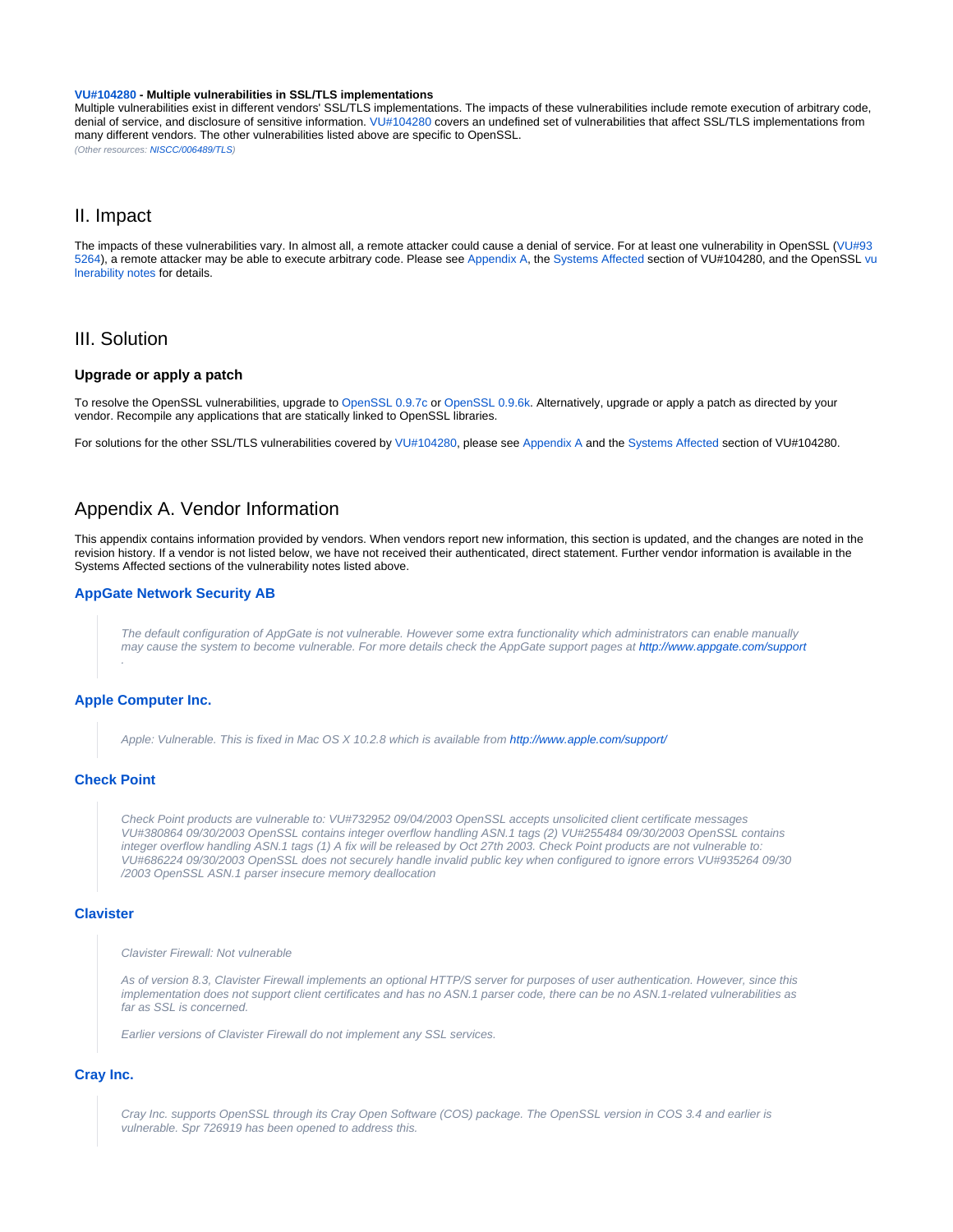#### **[cryptlib](http://www.cryptlib.orion.co.nz/)**

cryptlib does not appear to be vulnerable to the malformed ASN.1 data, either with or without the use of its internal ASN.1 firewall.

#### **[Debian](http://www.debian.org/)**

Corrected OpenSSL packages are available in Debian Security Advisory 393, at<http://www.debian.org/security/2003/dsa-393>[See also: [DSA-394](http://www.debian.org/security/2003/dsa-394).]

#### **[F5 Networks](http://www.f5.com/)**

F5 products BIG-IP, 3-DNS, ISMan and Firepass are vulnerable. F5 will have ready security patches for each of these products. Go to [ask.f5.com](http://ask.f5.com/) for the appropriate security response instructions for your product.

# **[Hitachi](http://www.hitachi.com/)**

Hitachi is investigating the potential impact to Hitachi's software products. As further information becomes available Hitachi will provide notice of the Information.

Hitachi Web Server is under investigation. (Since there was a non-investigated portion, it is under re-investigation.)

#### **[IBM](http://www.ibm.com/)**

## [AIX]

The AIX Security Team is aware of the issues discussed in CERT Vulnerability Notes VU#255484, VU#380864, VU#686224, VU#935264 and VU#732952.

OpenSSL is available for AIX via the AIX Toolbox for Linux. Please note that the Toolbox is made available "as-is" and is unwarranted. The Toolbox ships with OpenSSL 0.9.6g which is vulnerable to the issues referenced above. A patched version of OpenSSL will be provided shortly and this vendor statement will be updated at that time.

Please note that OpenSSH, which is made available through the Expansion Pack is not vulnerable to these issues.

#### **[eServer]**

IBM eServer Platform Response

For information related to this and other published CERT Advisories that may relate to the IBM eServer Platforms (xSeries, iSeries, pSeries, and zSeries) please go to [https://app-06.www.ibm.com/servers/resourcelink/lib03020.nsf/pages/securityalerts?](https://app-06.www.ibm.com/servers/resourcelink/lib03020.nsf/pages/securityalerts?OpenDocument&pathID=) [OpenDocument&pathID=](https://app-06.www.ibm.com/servers/resourcelink/lib03020.nsf/pages/securityalerts?OpenDocument&pathID=)

In order to access this information you will require a Resource Link ID. To subscribe to Resource Link go to [http://app-06.www.ibm.](http://app-06.www.ibm.com/servers/resourcelink) [com/servers/resourcelink](http://app-06.www.ibm.com/servers/resourcelink) and follow the steps for registration.

All questions should be refered to servsec@us.ibm.com.

#### **[Ingrian Networks](http://www.ingrian.com/)**

Ingrian Networks is aware of this vulnerablity and will issue a security advisory when our investigation is complete.

#### **[Juniper Networks](http://www.juniper.com/)**

The OpenSSL code included in domestic versions of JUNOS Internet Software that runs on all M-series and T-series routers is susceptible to these vulnerabilities. The SSL library included in Releases 2.x and 3.x of SDX provisioning software for E-series routers is susceptible to these vulnerabilities.

Solution Implementation

Corrections for all the above vulnerabilities are included in all versions of JUNOS built on or after October 2, 2003. Customers should contact Juniper Networks Technical Assistance Center (JTAC) for instructions on obtaining and installing the corrected code.

SDX software built on or after October 2, 2003, contain SSL libraries with corrected code. Contact JTAC for instructions on obtaining and installing the corrected code.

# **[MandrakeSoft](http://www.mandrakesoft.com/)**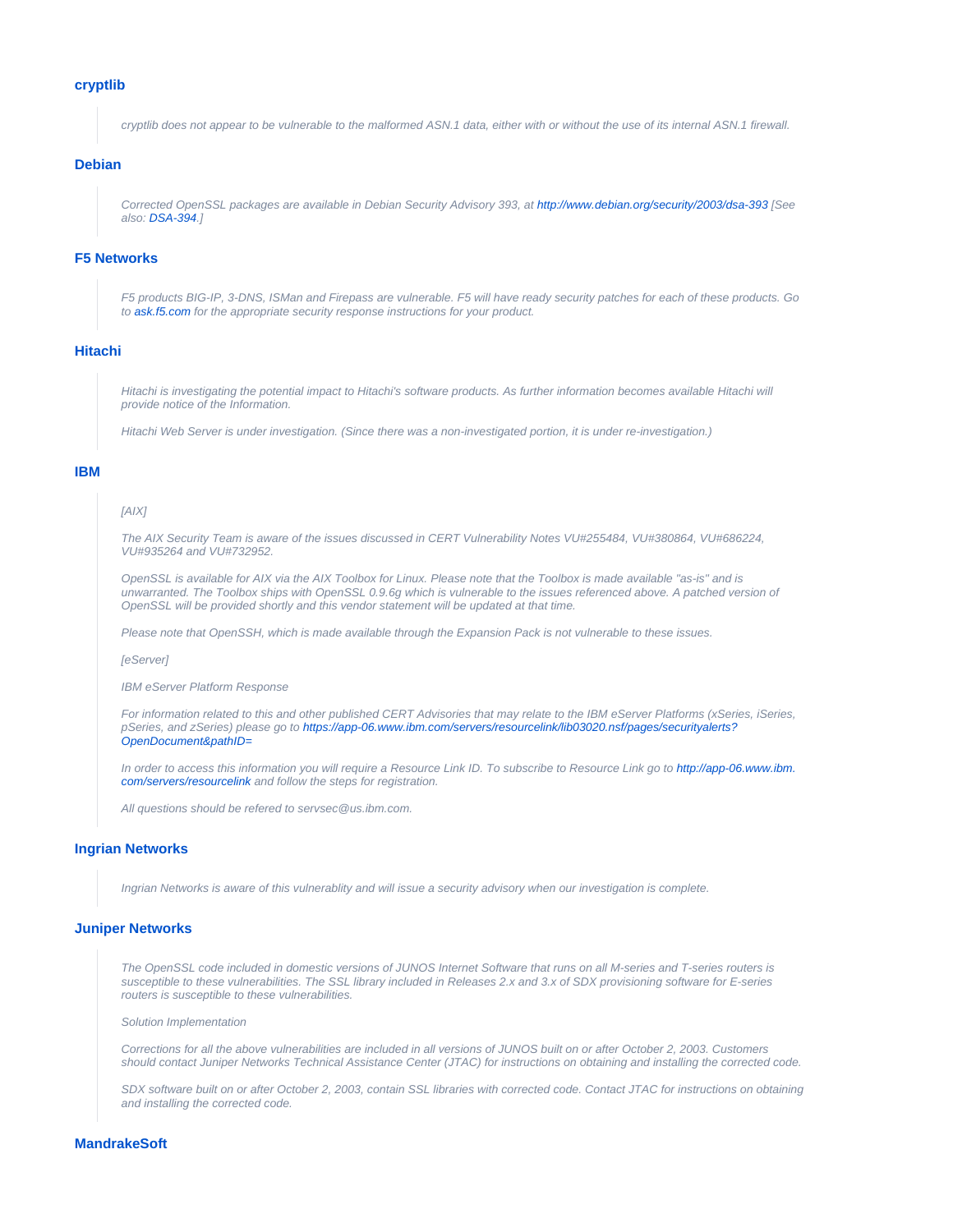The vulnerabilities referenced by VU#255484, VU#380864, and VU#935264 have been corrected by packages released in our [MDK](http://www.mandrakesecure.net/en/advisories/advisory.php?name=MDKSA-2003:098) [SA-2003:098](http://www.mandrakesecure.net/en/advisories/advisory.php?name=MDKSA-2003:098) advisory.

# **[NEC Corporation](http://www.nec.com/)**

Subject: VU#104280

sent on October 1, 2003

[Server Products]

• EWS/UP 48 Series operating system - is NOT vulnerable. It doesn't include SSL/TLS implementation.

# **[Nortel Networks](http://www.nortel.com/)**

The SSL implementation of the following Nortel Networks products is based on OpenSSL and may be affected by the vulnerabilities identified in NISCC Vulnerability Advisory 006489/OpenSSL:

Alteon Switched Firewall Alteon iSD - SSL Accelerator **Contivity** Succession Communication Server 2000 - Compact (CS2K - Compact) Preside Service Provisioning

Other Nortel Networks products with SSL implementations are being reviewed and this Vendor Statement may be revised.

For more information please contact

North America: 1-800-4NORTEL or 1-800-466-7835

Europe, Middle East and Africa: 00800 8008 9009, or +44 (0) 870 907 9009

Contacts for other regions are available at<http://www.nortelnetworks.com/help/contact/global/>

Or visit the eService portal at<http://www.nortelnetworks.com/cs> under Advanced Search.

If you are a channel partner, more information can be found under <http://www.nortelnetworks.com/pic>under Advanced Search

#### **[Novell](http://www.novell.com/)**

Novell is reviewing our application portfolio to identify products affected by the vulnerabilities reported by the NISCC. We have the patched OpenSSL code and are reviewing and testing it internally, and preparing patches for our products that are affected. We expect the first patches to become available via our Security Alerts web site [\(http://support.novell.com/security-alerts\)](http://support.novell.com/security-alerts/) during the week of 6 Oct 2003. Customers are urged to monitor our web site for patches to versions of our products that they use and apply them expeditiously.

# **[OpenSSL](http://www.openssl.org/)**

Please see [OpenSSL Security Advisory \[30 September 2003\].](http://www.openssl.org/news/secadv_20030930.txt)

## **[Openwall GNU/\\*/Linux](http://www.openwall.com/)**

Openwall GNU/\*/Linux currently uses OpenSSL 0.9.6 branch and thus was affected by the ASN.1 parsing and client certificate handling vulnerabilities pertaining to those versions of OpenSSL. It was not affected by the potentially more serious incorrect memory deallocation vulnerability (VU#935264, CVE CAN-2003-0545) that is specific to OpenSSL 0.9.7.

Owl-current as of 2003/10/01 has been updated to OpenSSL 0.9.6k, thus correcting the vulnerabilities.

# **[Red Hat](http://www.redhat.com/)**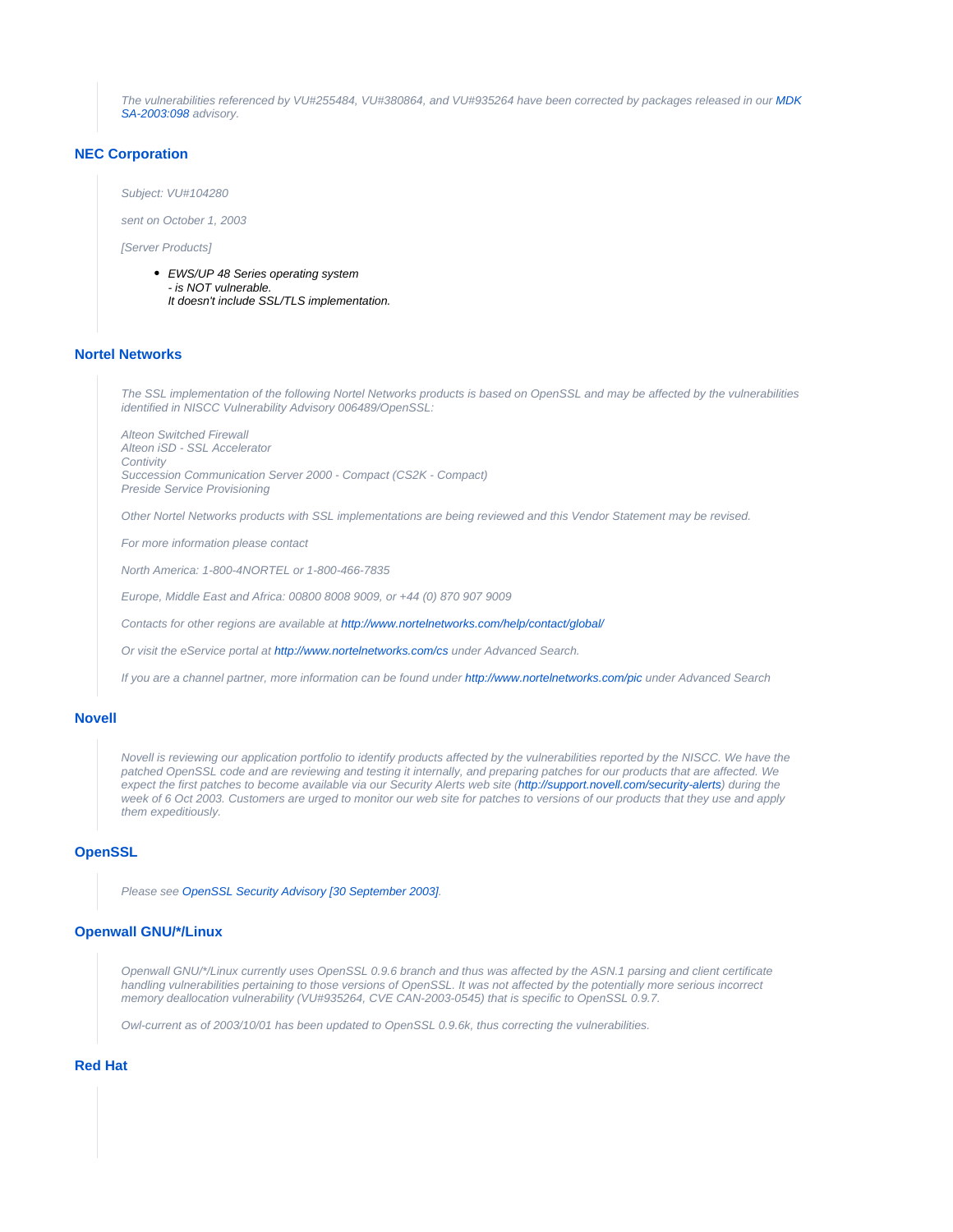Red Hat distributes OpenSSL 0.9.6 in various Red Hat Linux distributions and with the Stronghold secure web server. Updated packages which contain backported patches for these issues are available along with our advisories at the URL below. Users of the Red Hat Network can update their systems using the 'up2date' tool.

Red Hat Enterprise Linux: <http://rhn.redhat.com/errata/RHSA-2003-293.html>

Red Hat Linux 7.1, 7.2, 7.3, 8.0: <http://rhn.redhat.com/errata/RHSA-2003-291.html>

Stronghold 4 cross-platform: <http://rhn.redhat.com/errata/RHSA-2003-290.html>

Red Hat distributes OpenSSL 0.9.7 in Red Hat Linux 9. Updated packages which contain backported patches for these issues are available along with our advisory at the URL below. Users of the Red Hat Network can update their systems using the 'up2date' tool.

Red Hat Linux 9: <http://rhn.redhat.com/errata/RHSA-2003-292.html>

# **[Riverstone Networks](http://www.riverstonenet.com/)**

Riverstone Networks routers are not vulnerable.

## **[RSA Security](http://www.rsasecurity.com/)**

The issues raised in this vulnerability report have been analysed in terms of impact on RSA BSAFE SSL-C, RSA BSAFE SSL-C Micro Edition, and RSA BSAFE Cert-C Micro Edition. None of these issues have been determined by RSA Security to be security critical, the products are either not impacted by the vulnerabilities raised or the impact is limited to additional Denial of Sevice opportunities.

As part of RSA Security standard product support lifecycle, fixes for those vulnerabilities which are relevant for each product listed will be incorporated in the next maintenance release. RSA Security customers with current support and maintenance contracts may request a software upgrade for new product versions online at <[https://www.rsasecurity.com/go/form\\_ins.html>](https://www.rsasecurity.com/go/form_ins.html).

#### **[SCO](http://www.sco.com/)**

We are aware of the issue and are diligently working on a fix. [\[CSSA-2003-SCO.25](ftp://ftp.sco.com/pub/updates/UnixWare/CSSA-2003-SCO.25/CSSA-2003-SCO.25.txt)]

# **[Secure Computing Corporation](http://www.securecomputing.com/)**

Sidewinder(r) and Sidewinder G2 Firewall(tm) (including all appliances)

Sidewinder v5.x and Sidewinder G2 v6.x are not vulnerable to the arbitrary code execution attacks described in this advisory. The Sidewinder's embedded Type Enforcement technology strictly limits the capabilities of each component which implements SSL. Any attempt to exploit this vulnerability in the SSL library code running on the firewall results in an automatic termination of the attacker's connection and multiple Type Enforcement alarms.

Any component attacked by the denial of service (DOS) attacks described in this advisory is automatically restarted by the firewall's watchdog process without interuption of any active connections. However, under some circumstances this DOS could cause a delay in managing the firewall.

To mitigate this inconvenience, customers should contact Secure Computing Customer Support.

Gauntlet(tm) & e-ppliance

Gauntlet and e-ppliance do not include any components based on OpenSSL, and are thus immune to these vulnerabilities.

#### **[SGI](http://www.sgi.com/)**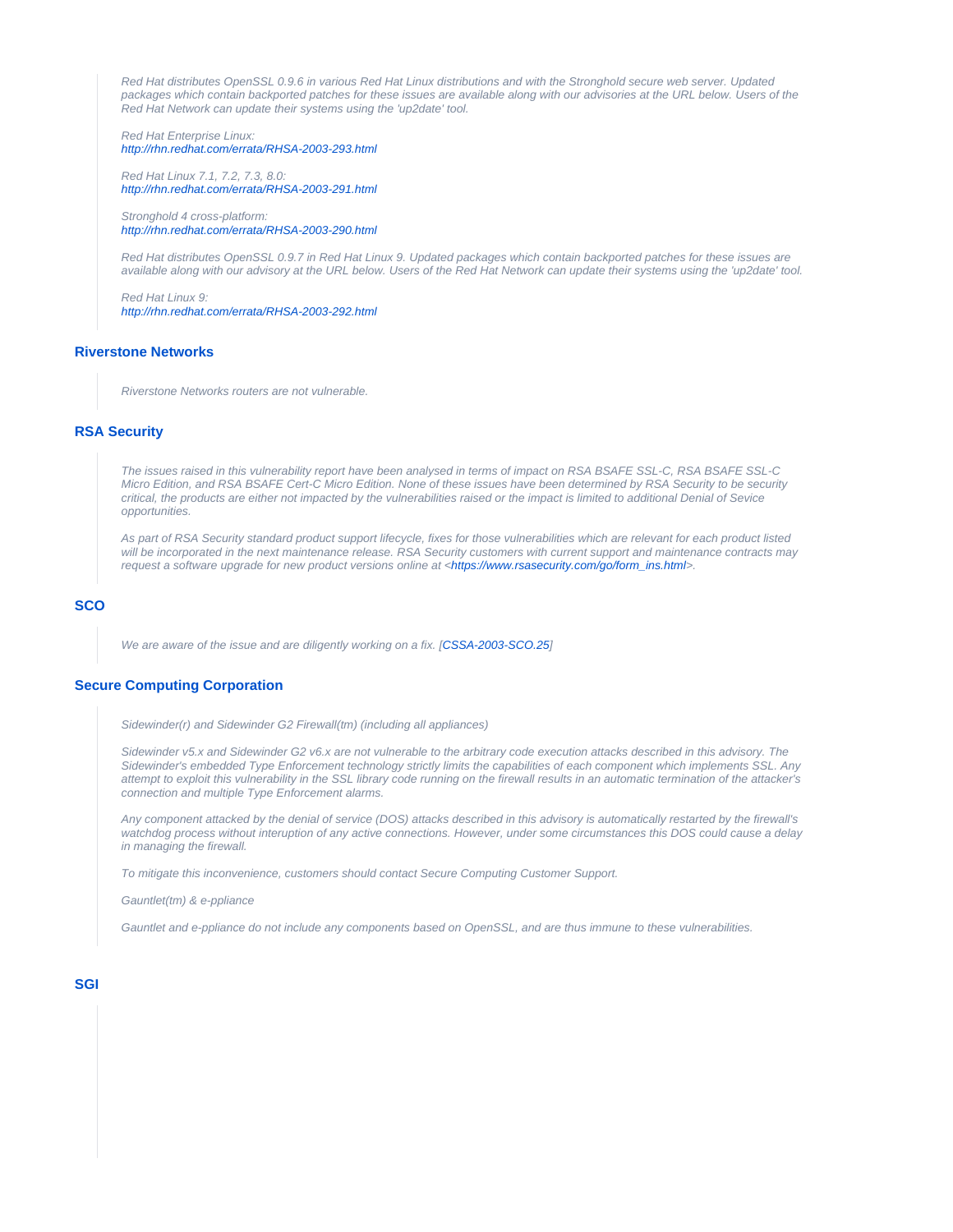SGI acknowledges receiving the vulnerabilities reported by CERT and NISCC. CAN-2003-0543 [VU#255484], CAN-2003-0544 [VU#380864] and CAN-2003-0545 [VU#935264] have been addressed by SGI Security Advisory 20030904-01-P:

#### <ftp://patches.sgi.com/support/free/security/advisories/20030904-01-P.asc>

No further information is available at this time.

For the protection of all our customers, SGI does not disclose, discuss or confirm vulnerabilities until a full investigation has occurred and any necessary patch(es) or release streams are available for all vulnerable and supported SGI operating systems. Until SGI has more definitive information to provide, customers are encouraged to assume all security vulnerabilities as exploitable and take appropriate steps according to local site security policies and requirements. As further information becomes available, additional advisories will be issued via the normal SGI security information distribution methods including the wiretap mailing list on [http://www.](http://www.sgi.com/support/security/) [sgi.com/support/security/](http://www.sgi.com/support/security/)

#### <span id="page-5-0"></span>**[Sun Microsystems Inc.](http://www.sun.com/)**

Sun is currently investigating Solaris 7, 8, and 9 to determine the full potential impact of these SSL/TLS vulnerabilities.

The Solaris Secure Shell daemon, sshd(1M), shipped with Solaris 9, is not affected by these vulnerabilities.

Java Secure Sockets Extension 1.0.x and J2SE 1.4.x are also not affected.

Sun Linux and Sun Cobalt both ship vulnerable versions of OpenSSL, a Sun Alert has been published here:

<http://sunsolve.Sun.COM/pub-cgi/retrieve.pl?doc=fsalert/57100>

## **[Stonesoft](http://www.stonesoft.com/)**

Stonesoft has published a security advisory that addresses the issues in vulnerability notes VU#255484 and VU#104280. The advisory is at <http://www.stonesoft.com/document/art/3040.html>

#### **[Stunnel](http://www.stunnel.org/)**

Stunnel requires the OpenSSL libraries for compilation (POSIX) or OpenSSL DLLs for runtime operation (Windows). While Stunnel itself is not vulnerable, it's dependence on OpenSSL means that your installation likely is vulnerable.

If you compile from source, you need to install a non-vulnerable version of OpenSSL and recompile Stunnel.

If you use the compiled Windows DLLs from stunnel.org, you should download new versions which are not vulnerable. OpenSSL 0.9.7c DLLs are available at<http://www.stunnel.org/download/stunnel/win32/openssl-0.9.7c/>

No new version of Stunnel source or executable will be made available, because the problems are inside OpenSSL -- Stunnel itself does not have the vulnerability.

## **[SuSE](http://www.suse.com/)**

All SuSE products are affected. Update packages are being tested and will be published on Wednesday, October 1st. [SuSE-SA: 2003:043]

# **[VanDyke](http://www.vandyke.com/)**

None the VanDyke Software products are subject to these vulnerabilities due to the fact that OpenSSL is not used in any VanDyke products.

# Appendix B. References

- CERT/CC Vulnerability Note VU#935264 <[http://www.kb.cert.org/vuls/id/935264>](http://www.kb.cert.org/vuls/id/935264)
- CERT/CC Vulnerability Note VU#255484 <[http://www.kb.cert.org/vuls/id/255484>](http://www.kb.cert.org/vuls/id/255484)
- CERT/CC Vulnerability Note VU#380864 <[http://www.kb.cert.org/vuls/id/380864>](http://www.kb.cert.org/vuls/id/380864)
- CERT/CC Vulnerability Note VU#686224 <[http://www.kb.cert.org/vuls/id/686224>](http://www.kb.cert.org/vuls/id/686224)
- CERT/CC Vulnerability Note VU#732952 <[http://www.kb.cert.org/vuls/id/732952>](http://www.kb.cert.org/vuls/id/732952)
- CERT/CC Vulnerability Note VU#104280 <[http://www.kb.cert.org/vuls/id/104280>](http://www.kb.cert.org/vuls/id/104280)
- OpenSSL Security Advisory [30 September 2003] <[http://www.openssl.org/news/secadv\\_20030930.txt>](http://www.openssl.org/news/secadv_20030930.txt)
- NISCC Vulnerability Advisory 006489/OpenSSL <<http://www.uniras.gov.uk/vuls/2003/006489/openssl.htm>>